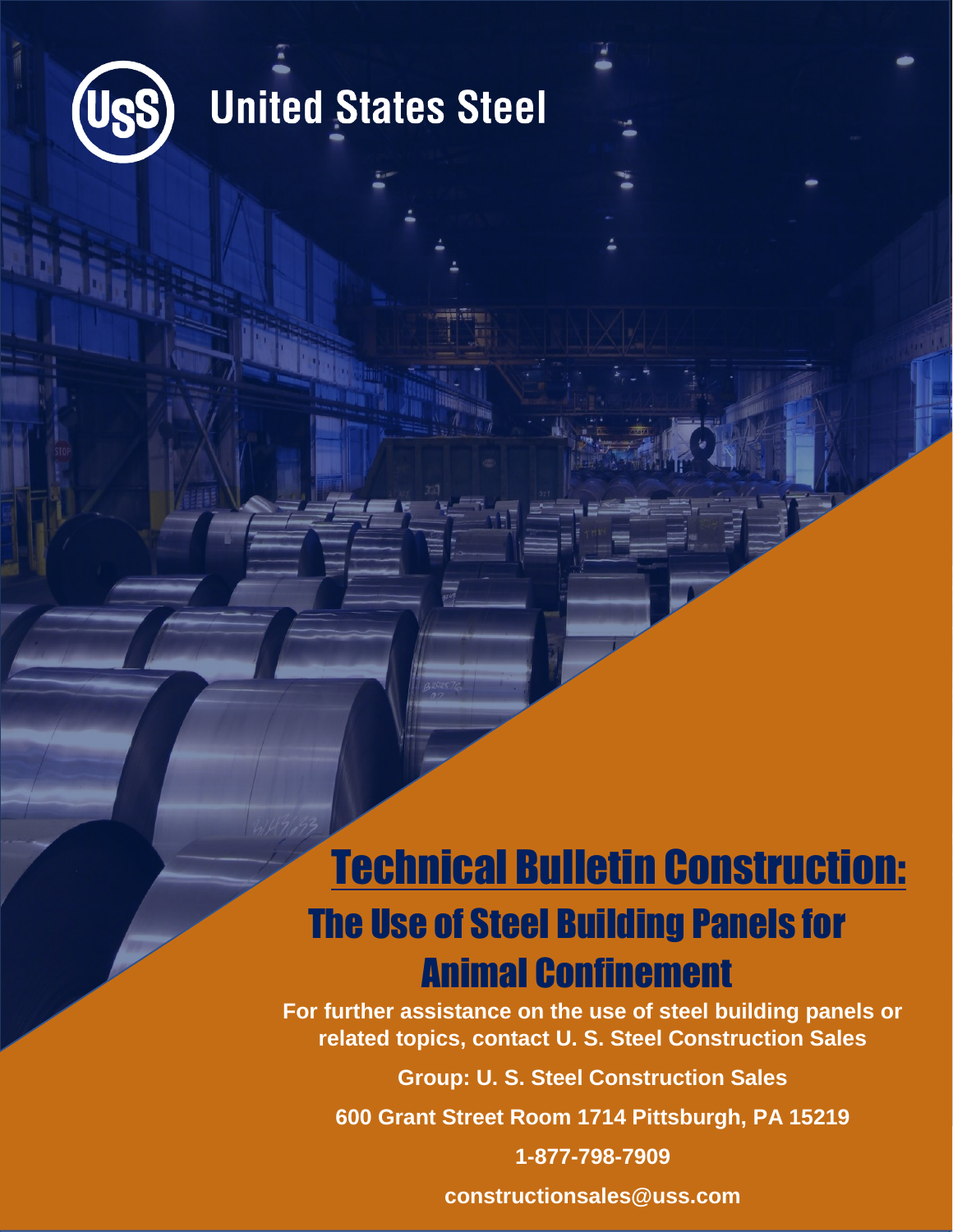The material in this paper is intended for general information only. Any use of this material in relation to any specific application should be based on independent examination and verification of its unrestricted availability for such use, and a determination of suitability for the application by professionally qualified personnel. No license under any United States Steel Corporation patents or other proprietary interest is implied by the publication of this paper. Those making use of or relying upon the material assume all risks and liability arising from such use or reliance.



For further assistance on the use of steel building panels or related topics, contact U. S. Steel Construction Sales Group:

> U. S. Steel Construction Sales 600 Grant Street Room 1714 Pittsburgh, PA 15219 1-877-798-7909 constuctionsales@uss.com



**United States Steel** 

### **Background**

This Technical Bulletin is intended to assist users in the design and maintenance of metal animal confinement buildings with respect to obtaining a longer building life. Secondarily, it contains recommendations for materials selection decisions.

GALVALUME<sup>®</sup> Coated Sheet Steel has outstanding corrosion resistance in a wide variety of environments, including rural, industrial and marine regions. Atmospheric exposure for more than twenty-five years has clearly demonstrated that it is at least two to four times more durable in these environments than G90 galvanized sheet. GALVALUME<sup>®</sup> Coated Sheet Steel easily meets its twenty fiveyear warranty requirements, even in regions of acid rain.

In certain applications, however, the relative corrosion rates of materials change. One of these applications is animal confinement buildings for hogs, cattle, and poultry. In these environments, the corrosion of GALVALUME<sup>®</sup> is more rapid than hot-dip galvanized. For this reason, **U. S. Steel neither recommends nor**  warrants the use of GALVALUME<sup>®</sup> Coated Sheet Steel in animal confinement **applications.**

Various types of livestock, including cattle, hogs, and poultry, live all or most of their lives in confinement buildings. Animal waste and waste decomposition byproducts generated in these buildings create corrosion problems for metal building materials. Longer confinement times make the environment more corrosive.

The business of raising livestock is very competitive. Building cost effective housing is an important aspect of this competition. Careful design and proper maintenance are a very important part of keeping the overall cost of metal animal confinement buildings as low as possible.

#### **Corrosion Problems with Animal Confinement Buildings**

Animal confinement buildings are highly corrosive environments. The waste products generated contain sulfides, ureas, amines and other corrosive agents. They are rich in bacteria that oxidize the waste materials to organic acids that readily attack aluminum, iron, and zinc. Dust typically carries bacteria to all interior areas of the building. The constant high humidity from the animals, the waste and the cleaning water adds to the corrosivity of the environment.

Direct contact of the building panels with animal wastes will quickly corrode and perforate the steel. The moisture will carry the corrosive ingredients through any paint film, corroding painted steel.

<sup>&</sup>lt;sup>1</sup> GALVALUME<sup>®</sup> is an internationally registered trademark of BIEC International, Inc. and some of its licensed producers and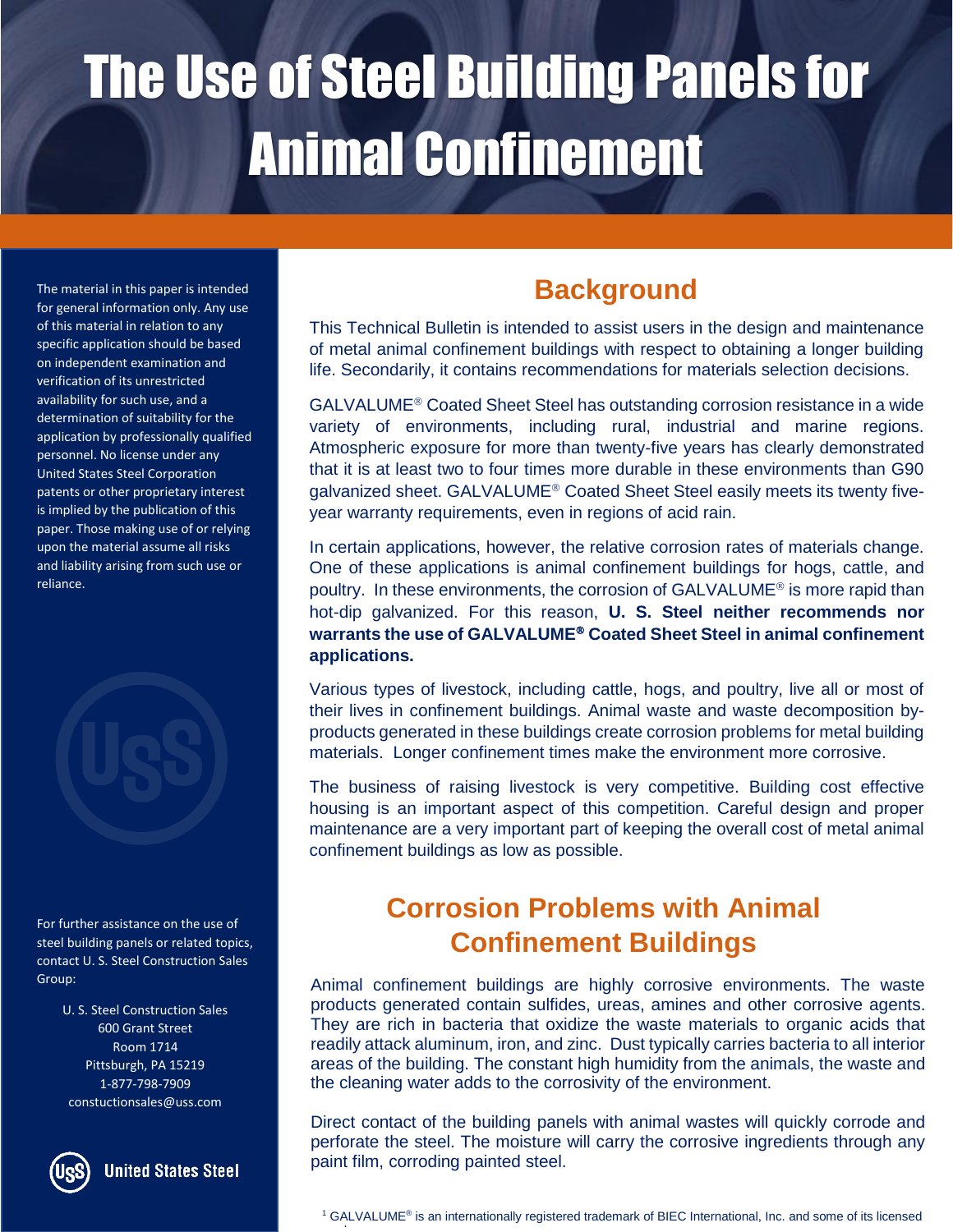The material in this paper is intended for general information only. Any use of this material in relation to any specific application should be based on independent examination and verification of its unrestricted availability for such use, and a determination of suitability for the application by professionally qualified personnel. No license under any United States Steel Corporation patents or other proprietary interest is implied by the publication of this paper. Those making use of or relying upon the material assume all risks and liability arising from such use or reliance.



For further assistance on the use of steel building panels or related topics, contact U. S. Steel Construction Sales Group:

> U. S. Steel Construction Sales 600 Grant Street Room 1714 Pittsburgh, PA 15219 1-877-798-7909 constuctionsales@uss.com



**United States Steel** 

Building panels that do not come in direct contact with animal wastes are still subject to extremely corrosive conditions. Waste gases and gases from waste decomposition, when combined with water, form a very corrosive solution. Water condenses on cool areas, absorbing these corrosive gases and bacteria laden dust from the air. The resulting solution severely attacks the metal coating, even threw paint.

The most severe attack comes on the underside of the roof, in crevices, at the bottom of sidewalls, near exhaust ports on the sidewalls and roof, or between insulation and an exterior wall. These areas dry slowly because of poor air circulation or severe condensation.

Exterior areas near ventilation ports are exposed to much the same corrosive atmosphere as interior areas with only the natural washing effects of rain to cleanse them.

#### **Building Design**

Building design factors that affect the corrosivity of these environments include insulation, ventilation practices, and interior cleanliness. Corrosion in confinement buildings can occur on both the exterior and interior of roofing and sidewall panels. Ventilation exposes some areas on the exterior of the roof or sidewalls to these corrosive fumes. The dominant factor in determining the building's corrosion resistance is the building design. The steel material used is not the key factor in the building's life.

#### **Insulation and Vapor Barrier**

Rigid or batt insulation, combined with a vapor barrier, protects the inside of the panels from corrosive gases and keeps the building comfortable for the animals. Well-sealed joints and vapor barriers maintain moisture tightness such that corrosive vapors do not penetrate between the boards or batts and condense on the inside of the roofing panels.

The top and bottom sidewall and roof edges, as well as any cut edges, need a good vapor barrier because of the close proximity to fasteners. Condensation between the insulation and roofing is exceptionally aggressive because of the long drying time associated with small gaps. A designed gap between the insulation and wall allows easier drying, should moisture penetrate the system.

Because some minor leaking of the barrier always occurs, the use of blown-in insulation should be avoided. This material holds moisture well and dries exceptionally slowly when wet. Additionally, it settles and creates uninsulated pockets at the top of walls and sloped roofs.

In an environmentally controlled building, the use of a good insulation and vapor barrier system also helps reduce energy costs.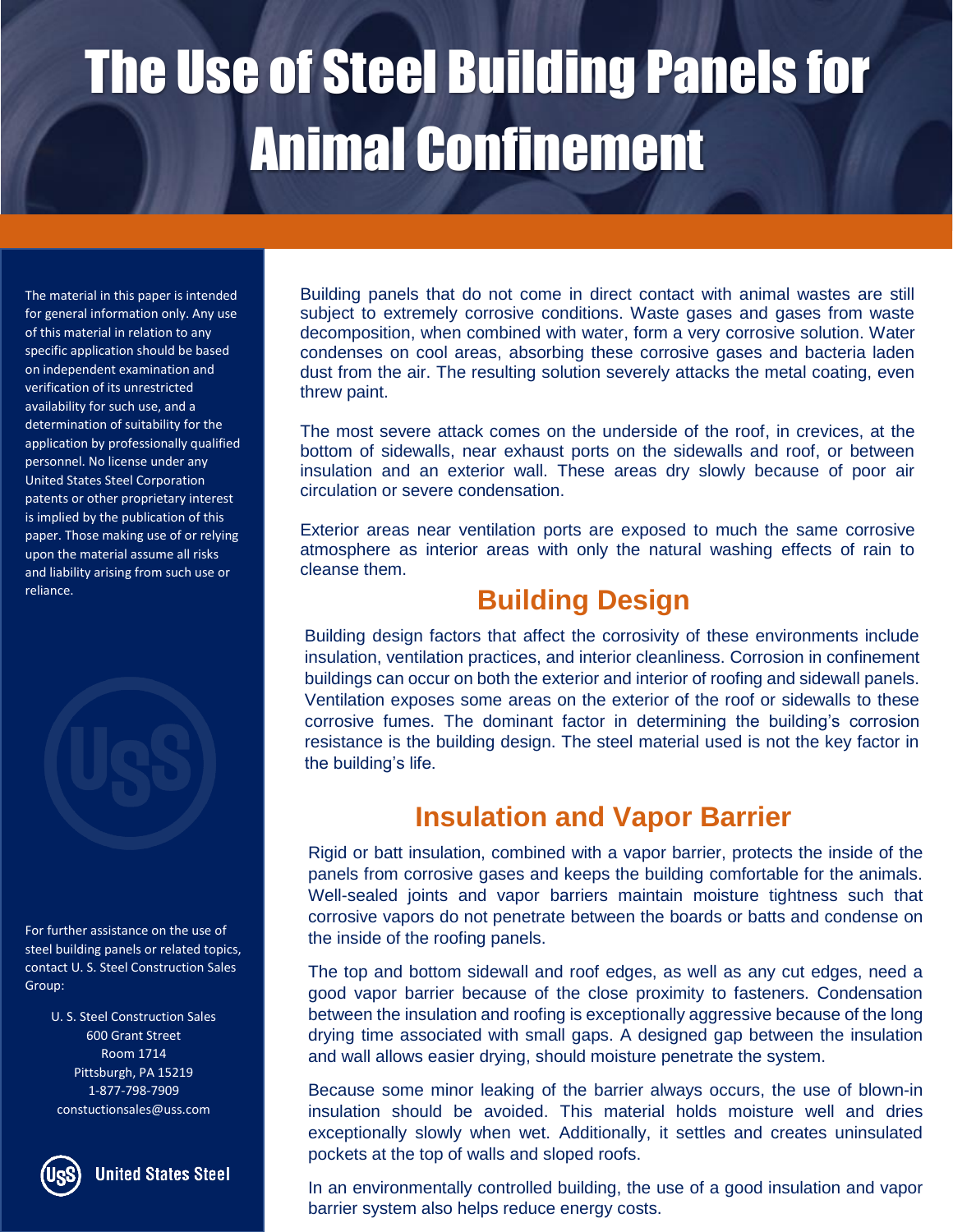The material in this paper is intended for general information only. Any use of this material in relation to any specific application should be based on independent examination and verification of its unrestricted availability for such use, and a determination of suitability for the application by professionally qualified personnel. No license under any United States Steel Corporation patents or other proprietary interest is implied by the publication of this paper. Those making use of or relying upon the material assume all risks and liability arising from such use or reliance.



For further assistance on the use of steel building panels or related topics, contact U. S. Steel Construction Sales Group:

> U. S. Steel Construction Sales 600 Grant Street Room 1714 Pittsburgh, PA 15219 1-877-798-7909 constuctionsales@uss.com

**United States Steel** 

### **Ventilation**

All efforts to ventilate the corrosive fumes generated within an animal confinement building will reduce the severity of corrosion from these gases. The decreased concentration of the corrosive gases would make any leaks in the vapor barrier less of a problem. The dew point decreases with any decrease in humidity, causing less condensation.

The odor of a building is a rough indication of the ventilation's effectiveness because the corrosive gases are very aromatic.

The use of stacks of discharge tubes to release the gases away from the building greatly reduces the corrosive effects on the building exterior because the fumes discharged with either power or natural ventilation could cause a corrosive attack on the exteriors in close proximity to the discharge.

Eave venting requires special attention to areas near the openings, such as the drip edge or cut edges. The underside of a vented overhang requires protection, such as an extension of the insulation and vapor barrier from inside the building.

#### **Materials**

U. S. Steel recommends painted G90 hot-dip galvanized (G90 HDG) with a zinc phosphate treatment for animal confinement applications. The design factors above are the dominant factors in determining the building's corrosion resistance. Improving building design is more cost effective than using heavier zinc coatings. Adequate ventilation, proper maintenance, good insulation and a vapor barrier provide enough protection so that interior corrosivity will not harm the steel. Painted HDG gives excellent exterior corrosion protection.

#### **Interior Cleanliness**

The most important aspect of interior cleanliness is efficient removal of animal waste. The method and frequency of removal strongly affects the corrosivity of the atmosphere. In an environment as conducive to bacterial growth as animal confinement, keeping the building clean is easier if the bacterial growth is not allowed to progress. Frequent cleanings will require less effort than infrequent cleanings. Regular cleaning of all areas of the building keeps the corrosivity of the waste and the bacteriological by-products to a minimum. Cleanliness is not just a corrosion issue, it is a health issue for animals and workers.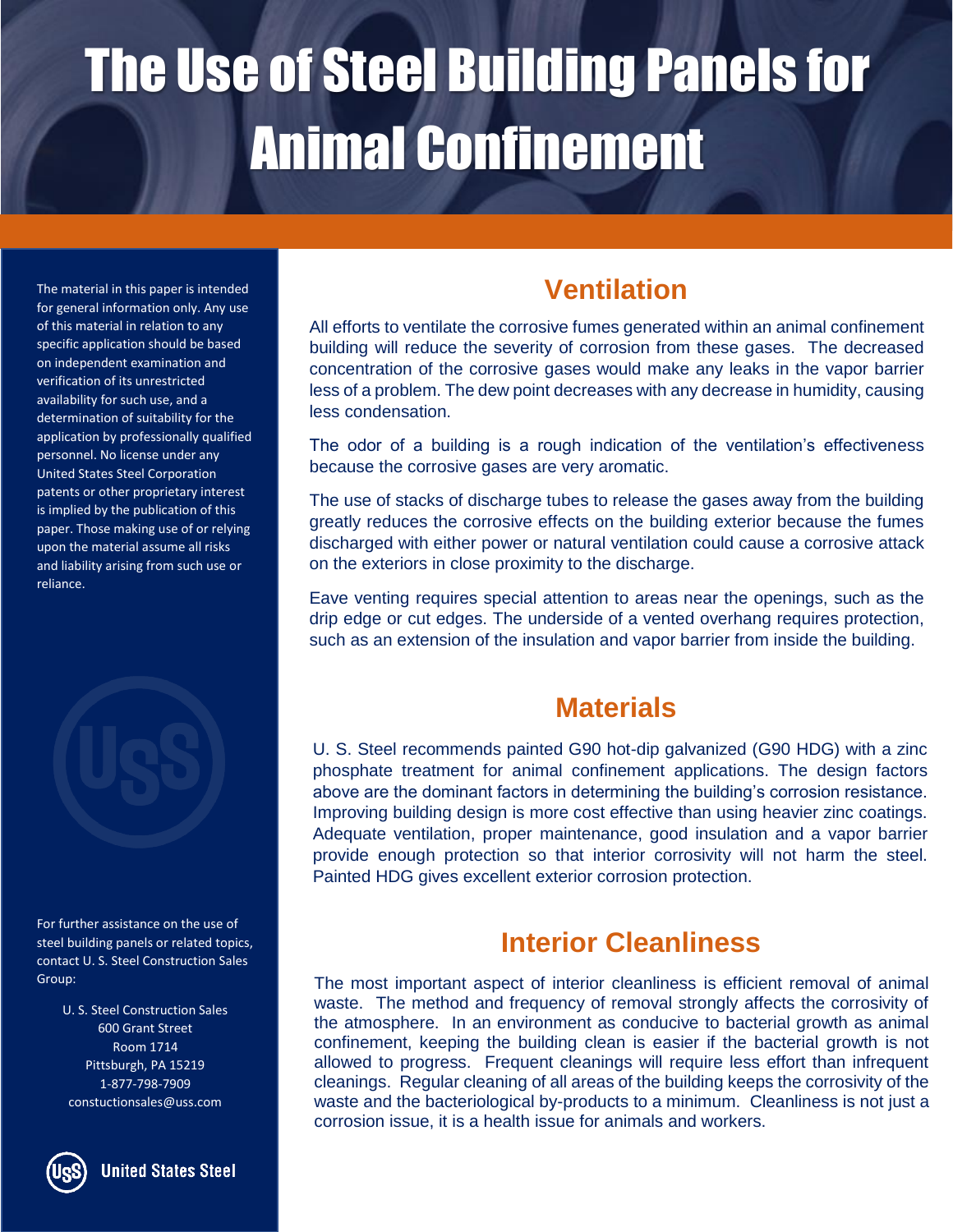The material in this paper is intended for general information only. Any use of this material in relation to any specific application should be based on independent examination and verification of its unrestricted availability for such use, and a determination of suitability for the application by professionally qualified personnel. No license under any United States Steel Corporation patents or other proprietary interest is implied by the publication of this paper. Those making use of or relying upon the material assume all risks and liability arising from such use or reliance.

For further assistance on the use of steel building panels or related topics, contact U. S. Steel Construction Sales Group:

> U. S. Steel Construction Sales 600 Grant Street Room 1714 Pittsburgh, PA 15219 1-877-798-7909 constuctionsales@uss.com

**United States Steel** 

#### **Interior Cleanliness**

The most aggressive waste removal systems involve water mixtures, or slurries, often used in hog confinement to flush the wastes away from the building. The natural moisture associated with hog and cattle wastes, together with these waste removal systems, make cattle and hog confinement buildings extremely corrosive environments.

Often in poultry, broiler or breeder houses, dry wood chips or sawdust hold the animal wastes until replenishment or replacement. Many egg-laying operations keep the chickens in tiered cages from which the wastes fall to a lower level and are removed. The drier nature of poultry waste, together with improved methods for removal, make poultry houses somewhat less corrosive in nature than hog and cattle confinement buildings.

In some hog and cattle confinement buildings, a mechanical blade periodically drags the wastes to one end of the building for subsequent removal. This method increases humidity and the release of corrosive gases into the atmosphere.

Development of improved waste disposal systems will relieve some of the need for highly efficient ventilation systems. This will improve the overall cost effectiveness of the building. Bacteria decompose animal waste to amines and acids. This decomposition makes animal confinement buildings even more corrosive because these by-products can aggressively attack metal and are volatile enough to be in the air constantly.

Sites of corrosion can occur anywhere because the bacteria become air-borne and settle on surfaces from dust or mist. Any water can absorb bacteria and waste gases that will support growth of the bacteria. The most severe problems come in the less thoroughly cleaned areas, where corrosive waste and decomposition products can accumulate.

The most important steps in reducing bacteriological decomposition are an efficient waste removal system, a regular cleaning program and an easily cleaned building. Cleaning should be frequent enough that the waste does not accumulate. This depends on the rate of waste generation, the efficiency of the removal system and the efficiency of the previous cleaning.